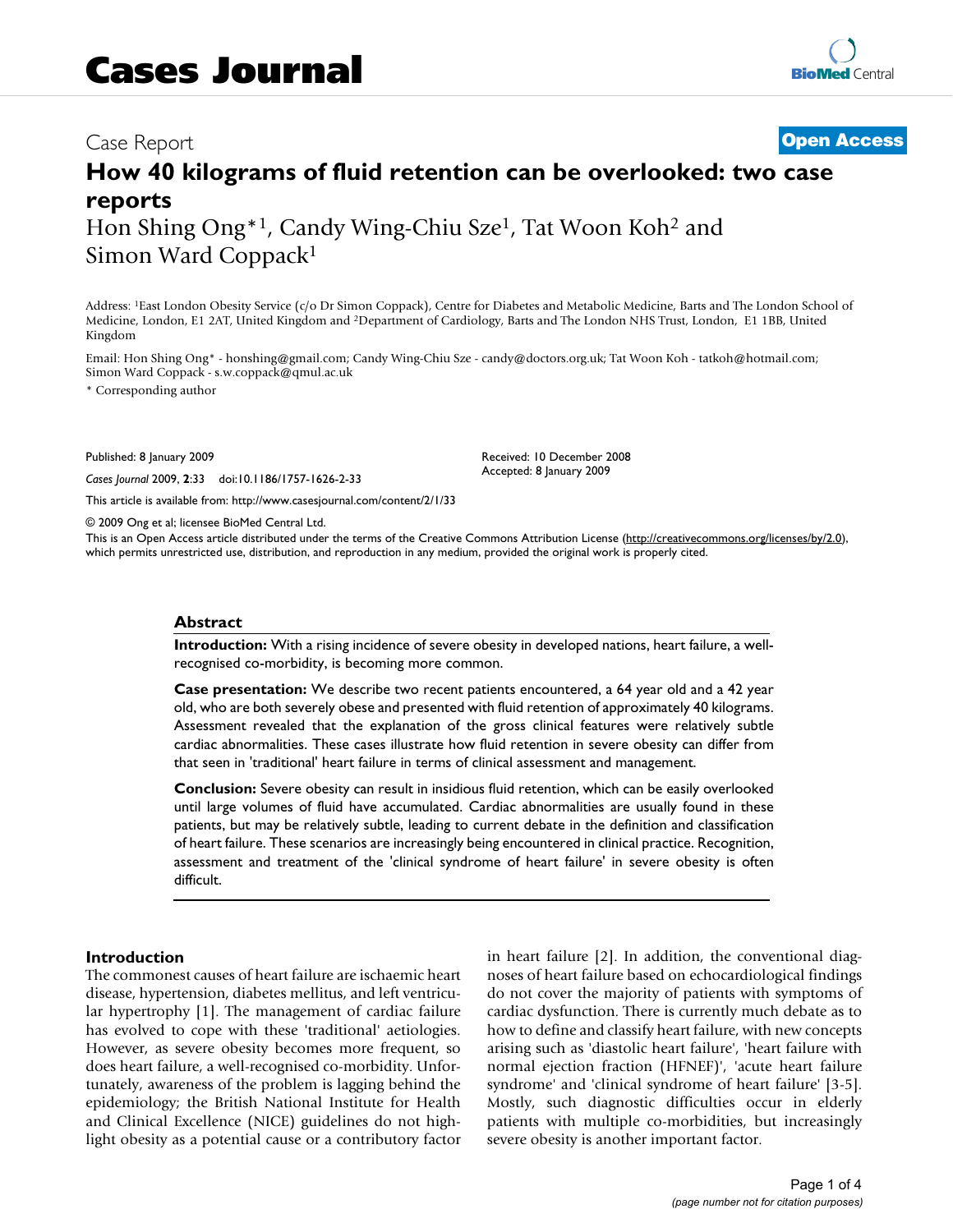We report two recent cases illustrating an increasingly common scenario.

## **Case Presentation**

## *Case 1*

A 64 year old Caucasian lady was admitted as an emergency with worsening dyspnoea and oedema. During the three weeks prior to admission she had decreasing exercise tolerance, struggling even to transfer from her bed due to a combination of breathlessness, muscle aches and the sheer weight of her legs. During the preceding nine months, she had three admissions for cellulitis of her swollen legs. Review of the records revealed progressive weight gain of 36 kg over this time.

Her past medical history included type 2 diabetes mellitus, hypertension, and atrial fibrillation, all of which had been controlled on medication for at least 12 months. She also had non-alcoholic steatohepatitis and smoked 5 cigarettes daily. She never had rheumatic fever, heart valvular problems or any cardiovascular events. Her medications were glibenclamide, metformin, co-amilofruse, enalapril, simvastatin, and digoxin.

On examination, she weighed 160.8 kg (equivalent to body mass index (BMI) 60.5 kg/m2). There was marked pitting oedema involving both legs, abdomen and chest wall with patches of cellulitis within the oedematous areas (Figure 1). She was haemodynamically stable with a normal venous pressure, impalpable apex beat and normal cardiac auscultation. Chest examination was normal apart from a few bilateral basal crackles. The remaining examination was unremarkable.

Electrocardiogram revealed atrial fibrillation (80 beats/ minute) and small QRS complexes. Blood tests were unremarkable. She had evidence of mild proteinuria but no clinical nephrotic syndrome and her renal function was normal. Chest radiography revealed cardiomegaly with bulky hila due to vascular changes. Transthoracic echocardiography showed a normal left ventricular size with an ejection fraction of 65%, bi-atrial enlargement and a dilated right ventricle with good function. Investigations gave no evidence of pulmonary embolus, ascites, sleep disordered breathing or other cause of cardiomyopathy.

She was treated with intravenous furosemide initially and later with metolazone and spironolactone. Her weight reduced by 35.6 kg over 42 days and by 41.8 kg when reviewed in clinic. The patient was not on a strict diet during this period.

## *Case 2*

A 42 year old Caucasian lady was admitted from an obesity clinic. She had been referred by her general practitioner



**Figure 1 Photograph showing marked pitting oedema above the umbilicus with areas of cellulitis**.

because of more than 35 kg weight gain over ten months. During this period, she had developed swelling in legs and abdomen but despite furosemide (80 mg daily), the oedema had progressed to render her bedbound.

She had been obese since childhood and depressed recently, but had no other significant medical history. She never had rheumatic fever, diabetes, hypertension, valvular heart problems or any vascular events. Her medications on presentation were furosemide and sertraline. She did not smoke and drank approximately eight units of alcohol a week.

On examination, she weighed 185.1 kg (equivalent BMI 66 kg/m<sup>2</sup>). There was pitting oedema extending up to her abdomen. Her pulse was 100 beats/minute irregularly irregular. Blood pressure was 155/85 mmHg and jugular venous pressure raised to her ear lobes. The apex beat was impalpable. Cardiac auscultation and chest examination were normal. Besides a large paraumbilical hernia, the remaining examination was unremarkable.

Electrocardiogram revealed fast atrial fibrillation and poor R-wave progression in the chest leads. Chest radiograph showed cardiomegaly but normal lung fields (allowing for the quality of the film).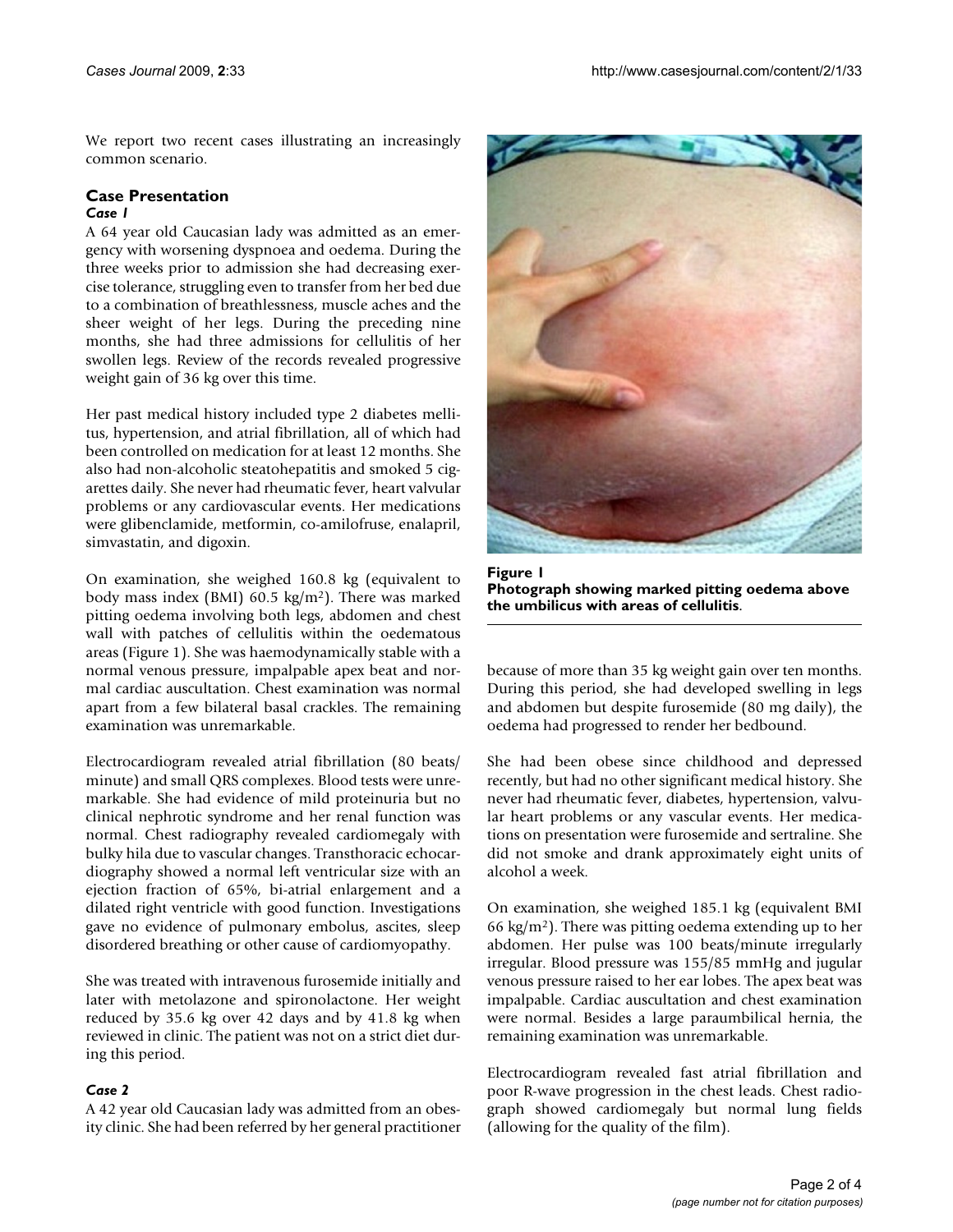Transthoracic echocardiography showed normal left ventricular size with mild concentric hypertrophy and good systolic function. Right ventricle and both atria were all dilated. A myocardial perfusion scan confirmed ejection fraction of 56% with no evidence of ischaemia. Further tests gave no evidence of pulmonary embolus, sleep disordered breathing or other cause of cardiomyopathy.

During two months treatment with digoxin, warfarin, ramipril and furosemide 250 mg daily, her weight declined by 40.1 kg to 145.0 kg. She was not a restrictive diet during this period. She later underwent successful bariatric surgery and hernia repair.

## **Discussion**

Over 2% of the adult population in the United Kingdom is morbidly obese and this proportion is increasing. Obesity-related mortality and morbidity are rising. The association between obesity and heart failure is well recognised [6]. Obesity increases many of the established risks for heart failure including hypertension, type 2 diabetes mellitus, and dyslipidaemia. Several mechanisms are recognised for a 'direct' effect of obesity *per se* on heart failure. Indeed, cardiac disease remains the commonest cause of premature death in severe obesity with most deaths occurring below the age of 50 [7]. Both these ladies had severe fluid retention with no other cause apparent apart from relatively mild cardiac abnormalities.

Severe obesity changes the clinical problem of fluid retention. In our cases the only abnormalities identified were cardiac. Heart failure in severe obesity can differ from 'traditional' heart failure in several aspects.

Firstly, the extent of fluid retention is relatively hidden by the sheer physical mass of the patient (as seen in both our patients) and by the gradual and insidious accumulation of fluid. Most severely obese patients have some degree of oedema and display nutrition-related weight changes, so it is difficult to recognise worsening oedema.

Secondly, in severe obesity there can be multiple contributors to the dyspnoea and oedema. Hypertension, diabetes, sleep disordered breathing, 'obesity-related asthma', non-alcoholic fatty liver, focal-segmental glomerulo-sclerosis, low physical fitness levels, thromboembolic disease, lymphoedema, and vitamin deficiencies are all common [8]. Obesity potentiates the sympathetic activation seen in heart failure leading to renin-angiotensin-aldosterone axis activation, resulting in further salt and fluid accumulation [9].

Thirdly, cardiac evaluation of the severely obese patient is technically difficult and interpretation controversial. Severe obesity affects cardiac mass, morphology, and histology [10]. The normal ejection fraction in both our patients is a reflection of the relative insensitivity of this index of cardiac function. In the absence of systolic abnormalities our patients do not satisfy some criteria for heart failure. The mild echocardiological abnormalities in our cases would allow a diagnosis of diastolic dysfunction or HFNEF (heart failure with normal ejection fraction) both more common in severely obese patients. Others would take a more agnostic line and label this 'acute heart failure syndrome' or 'clinical syndrome of heart failure' [4,5]. More sensitive techniques such as myocardial tissue Doppler frequently reveal more subtle abnormalities, even in asymptomatic obese patients [11]. Reliance on ejection fraction as a means of diagnosing heart failure in obese patients only detects a proportion of cases, whilst the majority (like ours) would remain unrecognised. The relatively subtle cardiac abnormalities in our patients may have contributed to the slow and insidious accumulation of fluid. Unfortunately, usual criteria for diagnosing and grading diastolic dysfunction, such as Doppler measurements of transmitral and pulmonary vein flow can have poor diagnostic concordance and discriminatory value [12]. Atrial fibrillation further reduces the sensitivity of echocardiography. Gold standard left heart cathetherisation and evaluation of pressure-volume curves at rest and during exercise are not feasible as an investigative tool for the majority of severely obese patients [13]. Natriuretic peptides (e.g. N-terminal proBNP) are elevated in severe obesity *per se* even without heart failure and may also be elevated in non-cardiac causes of fluid retention [14].

Treatment of heart failure in severe obesity is poorly studied as such patients are routinely excluded from drug trials. Weight reduction reverses haemodynamic abnormalities including left ventricular hypertrophy and diastolic dysfunction in the obese [15]. However, for a patient with 40 kg of fluid overload, one should not await weight reduction from lifestyle changes or anti-obesity drugs. Bariatric surgery is hazardous unless heart failure has been recognised and treated. Appreciation of the large amounts of oedema that can accumulate is important if obese patients are not to be undertreated.

## **Conclusion**

The profile of heart failure is changing. Our patients illustrate not uncommon scenarios. Severely obese patients can insidiously gain considerable amounts of relatively hidden fluid that can be overlooked until large volumes of fluid have accumulated. Cardiac abnormalities are usually found in such patients, but may be relatively subtle and recognition, quantification, assessment and treatment can be difficult.

## **Consent**

Written informed consent was obtained from the two patients described for the publication of this case report and any accompanying images. A copy of the written con